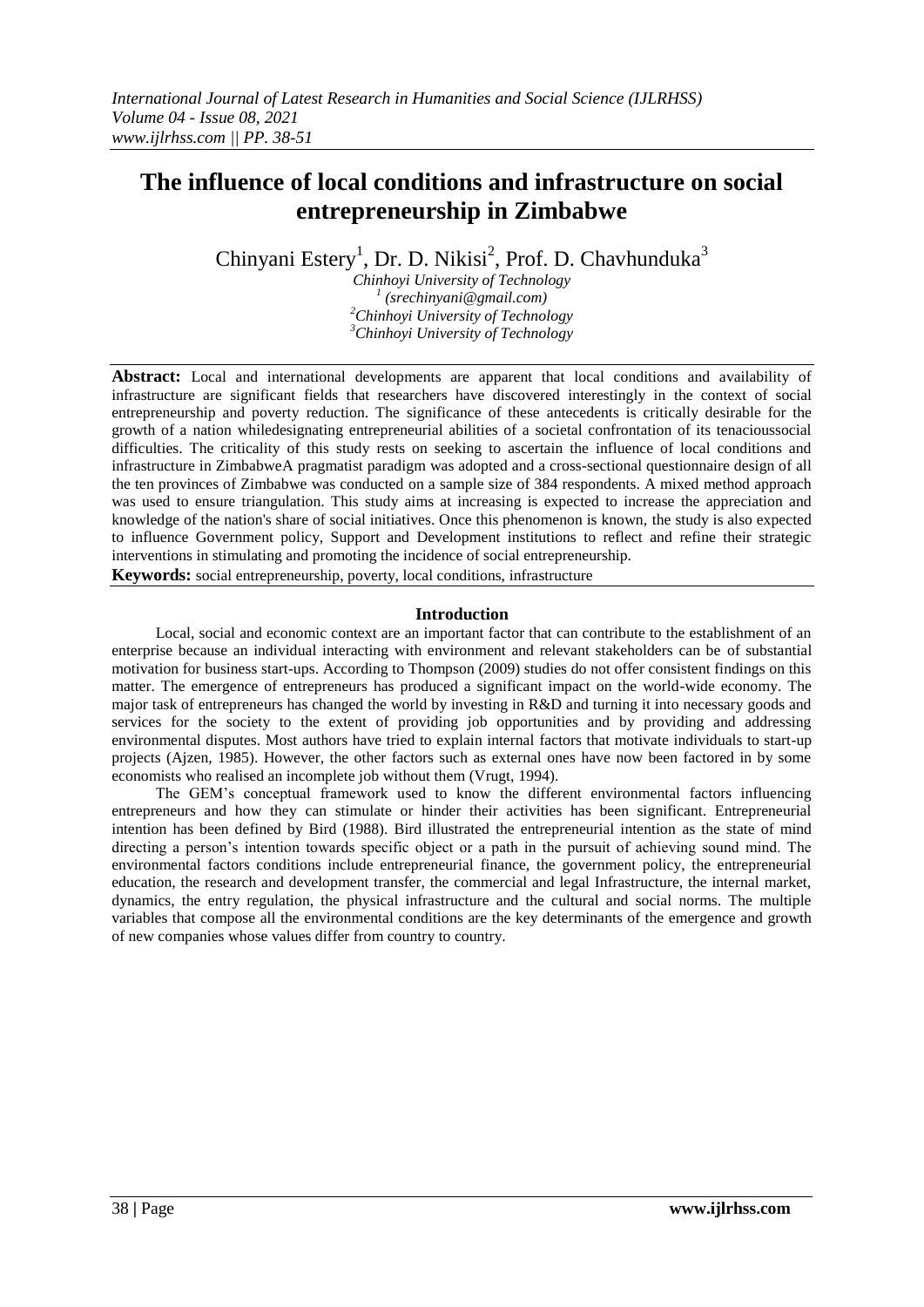*International Journal of Latest Research in Humanities and Social Science (IJLRHSS) Volume 04 - Issue 08, 2021*

*www.ijlrhss.com || PP. 38-51*



Source: Adapted from: Isenberg (2010); World Economic Forum (2013)

#### **Finance**

Finance, though probably the most critical obstacle among potential entrepreneurs when it comes to starting up a venture, it is also the most supportive measure of entrepreneurial development. Capital is needed by entrepreneurs for three major reasons. These reasons include starting up a company, diversification of risks associated with the new venture and to develop and grow the enterprise in pursuance of company objectives. Different fundraising activities include; funding the business by oneself, getting a creditor bank loan, joining a start-up incubation, negotiating with strategy partner or customer, soliciting venture-capital investors, requesting a business grant, applying to a local angel-investor, asking for capital from the family or through equity trading or crowd finding. Grants and foreign direct investments are most favorable due to the straight forwardness in obtaining non payable capital. In agreement, Urbano (2006) strengthens this argument when he asserted that entrepreneurs are generally compelled to search for this kind of finding due to the absence of capital to begin operating the high cost of private funding, and the difficulty of funding external resources. Besides grants not involving payment of interest or to be paid back, the most important issue concerning grants is that their availability depends on the country in which the entrepreneur wants to perform.

On the other hand, with foreign direct investments, the economic theory demonstrates that they can have either a positive or negative impact on the likelihood to start a business. However, some economists argue that this kind of investments enhances the trade flows by increasing the production impact, competitiveness and maintaining the exports, and by causing a transfer of workers from domestic companies to foreign enterprises (Epperson et al., 2012). Other scholars believe that these investments involve an economic development that can be seen by the potential entrepreneurs as a competitive advantage. It is therefore concluded that the ease of access to capital and the greater the availability of financial resources to set up the business, the greater the entrepreneurial intention.

## **Government policy**

Governments are critical systems with an essential role in the economic grant of a state and the efficiency of its market. Entrepreneurs have to consider two fundamental components before launching the project since they can end up as barriers to the creation of their business. The elements are the government policies and regulations and the procurement programmes which supports entrepreneurship. The relevant government policies are taxation, social security arrangements and labour market legislation regarding hiring and firing (Audretsch, Grilo and Thurik, 2007). Therefore, governments that is, more supportive and with taxes, in the sense of imposing a correct taxation, are likely to have a more favorable role in entrepreneurship, meaning that, a favorable government policy will positively increase entrepreneur's indentation.

## **Entrepreneurial Education**

It is commonly understood that the academic context may represent the first contact with entrepreneurship for many people, either during their stage in school or college or once they finish it and decide to continue by themselves. Gnywali and Forgel (1994) assert that entrepreneurs would only overcome various problems they encounter at different stages if only they are equipped with technical skills. Entrepreneurial education has been supported by some scholars for three reasons. These reasons include; improving the ability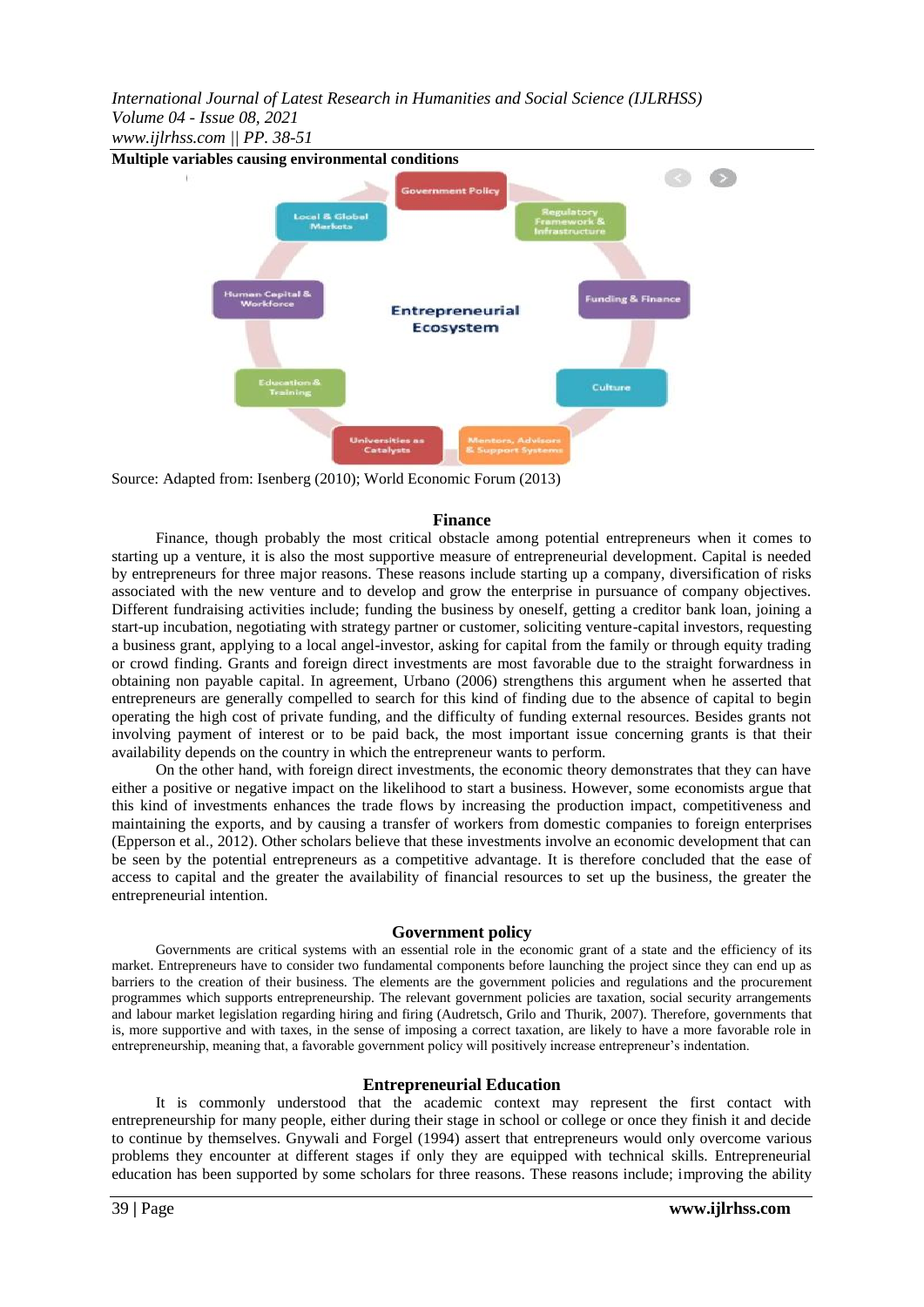to address the issues that the opportunities and creation of a new business shaping their attitudes and behaviors by inculcating them in culture (Levie and Autio, 2008). This leads to an assumption that higher r ability to spot opportunities results in the ease of undertaking a project. Therefore, it can be concluded that an exposure of people to a wide and deep entrepreneurial education will positively increase the entrepreneurial intention.

#### **Research and development transfer**

The relationship of the Research and Development Transfer is to create new products and service and to improve the existing ones for both economic growth and the enhancement of the quality of life. This comes through the realization that knowledge itself though important and necessary to carry out the development of an idea; it is not enough sometimes because the use of technology and resources is equally important. Inventors need to consider the protection of a differentiated product or service that is newly created through the intellectual property rights. This may help the transformation of their innovation into competitiveness especially its technology companies, where huge amounts of money are to be invested and new innovations are made each day. Upadhyaya (2015) describes three types of intellectual property which are patents, trademarks and copyrights which he claimed are assets of its owner and have a commercial value to them. Since they are assets they can be bought and sold. In fact, the kind of protection is very costly and may require a lot of time due to all the documents required. In regard to the prices of intellectual property which are usually out of reach, entrepreneurs are supposed to do a cost benefit analysis due to the benefit gained.

The financial and other costs of doing it right may exceed the benefit. According to Levie and Autio (2008) this leads to the conclusion that cheap and quick transfer of R&D enhances entrepreneurship instead of an expensive and slow transfer. Therefore, a cheap transfer of R&D will positively increase entrepreneurial intention (Levie and Autio, 2008).

## **Commercial and legal infrastructure**

All potential entrepreneurs need commercial and legal infrastructure which includes assessment services which are hired in order to manage the entrepreneurial procedure. These services are needed for official operations by individuals who are willing to start a business to obtain all the authorisations, licences, concessions and verifications. Some of these services may be accounting, consulting or financing among many others and that these services have specific costs and time. Taylor(2018) stated that the necessary time to begin depends on the type and complexity of the venture and on the type of person who is setting it up. Taylor (2018) holds that a simple business which does not require a proper office, employees, and a product to be mounted, that does not need initial capital can commence in a few weeks whereas a complex one with the above elements previously described would take a minimum of three months for its initial operation (Taylor, 2008). However, some authors agree that the increase of the time to start a company discourages the entrepreneurial activity (Djankov, La Potra, Lapez-deSilaves and Shleifer, 2002). Djankov et al, (2002) suggest that long procedures and long delays may make entry less attractive to potential entrepreneurs (Djankov et al, 2002) for what can be interpreted as a lower enterprising intention. This leads to the interpretation that a favourable commercial and legal infrastructure will positively increase the entrepreneurial intention.

#### **Internal Market Dynamism**

Internal market dynamics entail the price changes that are produced by the variations in either the supply or demand for a specific market. Entrepreneurs may be affected by many dynamics which some scholars demonstrate as positively linked with entrepreneurial activity (Shapero, 1978; Gibbaud and Ritchie, 1982). For example, the inflation rate is viewed as an increase in the relative price level and can be perceived by an entrepreneur as a relevant business opportunity in the sense that they can entail a higher income for the sales of their products or services. Furthermore, this leads to a reduction of unemployment because with the formation of new companies more people may be hired thus producing remarkable economic growth. Perotti and Valpin (2004) argue that the reduction in the inflation may discourage the intention of entrepreneurs to start a venture. The impact of the market dynamics on the likelihood to set up a business is not clear at all as it can be either positive or negative.

Any entrepreneur wishing to start- up a company has to meet administrative requirements (Djankov et al (2002). These requirements are classified as tax related, labour/social security related, safety and health and environment related requirements Djankov et al, 2002). However, the regulations for starting a business can be economic and sacrificial. As earlier mentioned, time can be increased if the licences and permits required to operate are delayed and that new venture creation is restricted when barriers to entry are high (Djankov et al, 2002). The number of documents needed as well as the delays and constraints that can happen in them can diminish the entrepreneurial activity because the window of opportunity may have passed by the time all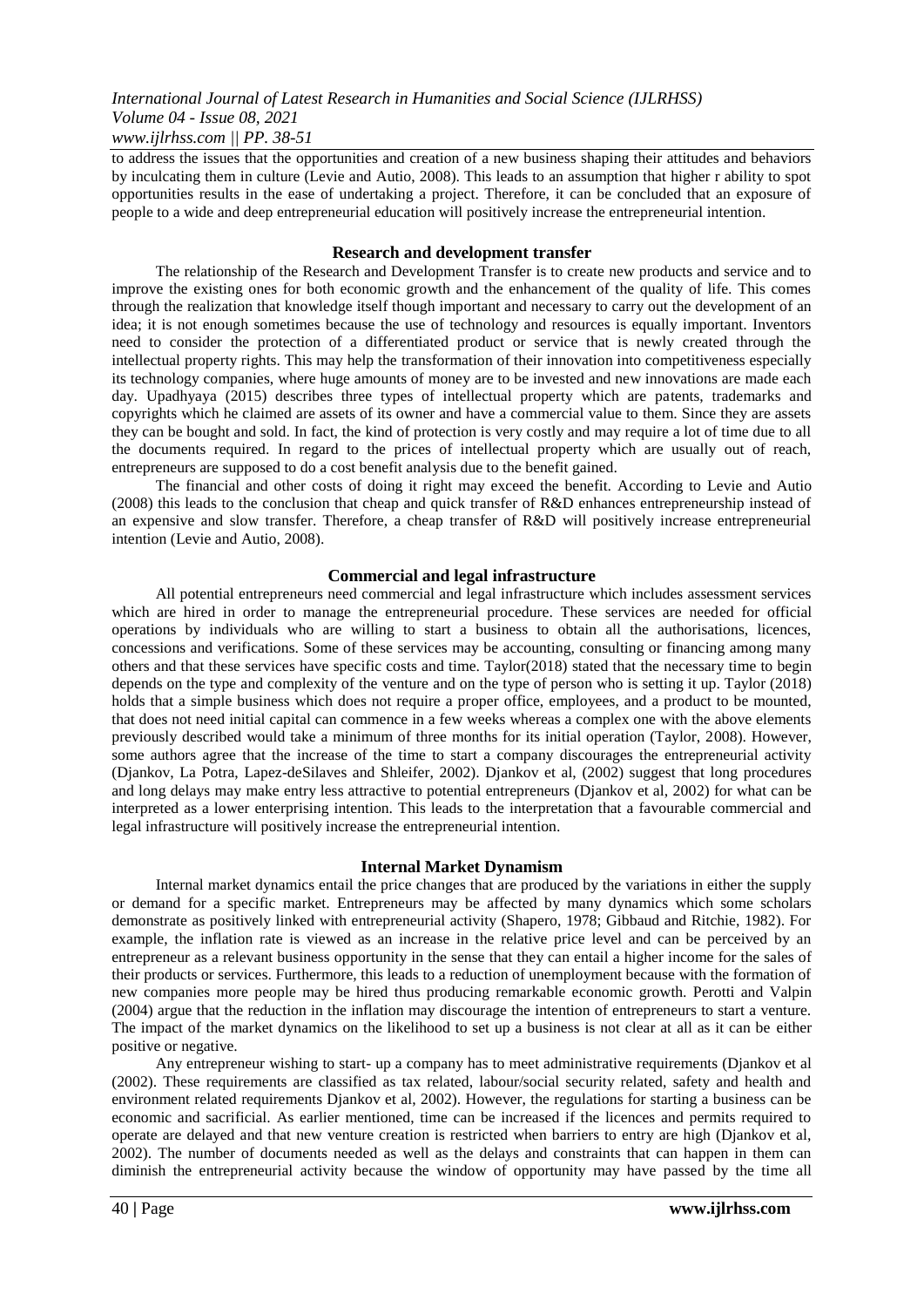regulations are compiled with (Levie and Autio, 2008). Thus, a supportive entry regulation without delays and constraints will positively increase the entrepreneurial intention.

#### **Physical infrastructure**

Several physical infrastructures that are basic for an entrepreneur to operate include; transport networks like highways and rails, territories and constructions, means of communication such as the internet or telephone, waterways and electricity supplies. It is common knowledge that the availability of these facilities increases the willingness of individuals to start a business (Carter et al, 1996; Dubini, 1989). Therefore, it can be concluded that an easy access to physical utilities will positively increase the entrepreneurial intention.

#### **Geographical Disparities theory**

Geographical disparities cause different types of poverty. There is rural poverty, ghetto poverty, urban disinvestment, Southern poverty, third world poverty and other framings of the problem that represent a spatial characterisation of poverty that exists separate from other theories. However, these geographic based theories have a tendency of building on the other theories. This particular theory calls attention to other factors. According to Bradshaw et al (2005) poverty caused by Geographical disparities calls attention to the fact that people, institutions and cultures in certain areas lack the objective resources needed for the generation of wellbeing and income and that they lack the ability to claim redistribution (Bradshaw et al, 2005). They added that space is not a backdrop for capitalism, but rather is restructured by it and contributes to the system's survival. Recent explanations the reasons of poverty intensity in certain areas include disinvestment, closeness to natural resources density, diffusion innovation and several other factors (Morrill and Wohlenberg, 1971). Weber and Jensen (2004) observe that most literature finds a rural differential in poverty disregarding the spatial effect not to be as clearly isolated from individual effects as needed for confidence.

Another view comes from Goldsmith and Blakely (1992) who offer a comprehensive perspective and the link between development and poverty in urban contexts. Their disagreement originates from their book; ‗Separate Societies' which contends that joint procedures of movement of households and jobs away from poor areas in central cities and rural regions create a departure of work, residence and economic, social and political life. It is well known that these processes which have already been discussed are multiplied by racism and political indifference of the localities in which they flourish. Special concentrations of poverty come from the economic agglomeration theory. This is usually used to explain the emergence of strong industrial clusters (Bradshaw, Kin, and Walhstram, 1999). Agglomeration indicates how propinquity of similar firms attracts supportive services and markets, which further attracts more firms. The reverse situation brings about diverse effects whereby the propinquity of poverty and the conditions leading to poverty or the consequences of poverty (crime and inadequate social services) generate more poverty, while competitive areas attract business clusters, drawing away from impoverished communities.

As pointed out by Manggat, Zain,&Jamaluddin, Z. (2018). rural areas are often the last stop of infrastructure that allows development of human resources. Areas left behind experience the longest competition in restructuring of the economy because the jobs in these categories are most likely to move to less developed countries. An increasing body of literature maintains that much growth is often seen in advantaged areas than disadvantaged areas even in periods of general economic growth (Menike, 2018).

Thirdly, the perspective involves is discriminatory out-migration. Teye (2018) holds that migration from by Ghetto people out of central city locations to other places even though they held the highest education, the utmost skills, broadest world view and most widespread opportunities. Teye (2018) argues that these departing migrants were the community's best role models and were often civic leaders. Rural poverty has a similar attribute to selective out migration due to population density (both low rural density and the negative impact of high density). This is another part of a growing body of theory on spatial variables in social science using the tools of C18 to track spatial dynamics of opportunity and poverty (Bradshaw and Miller, 2008).

## **Geography of Poverty theory**

Key dynamic that leads to decline in depressed areas while other areas are growing should be directly solved by the geographical theory of poverty. The geographical theory is meant to direct the community developers to look at places and the processes by which they can become self –sustaining instead of focusing on individuals, business, governments' welfare systems or cultural process. Morill and Wohleriberg (1971) point out that this process is not easy. According to Bradshaw et al (2005) some regional poverty analysis made proposals encouraging migration as a way of reducing poverty but to allow people in a once growing economy. However, the rural poor people became urban poor after migrating to the city and ending up in more helpless situations.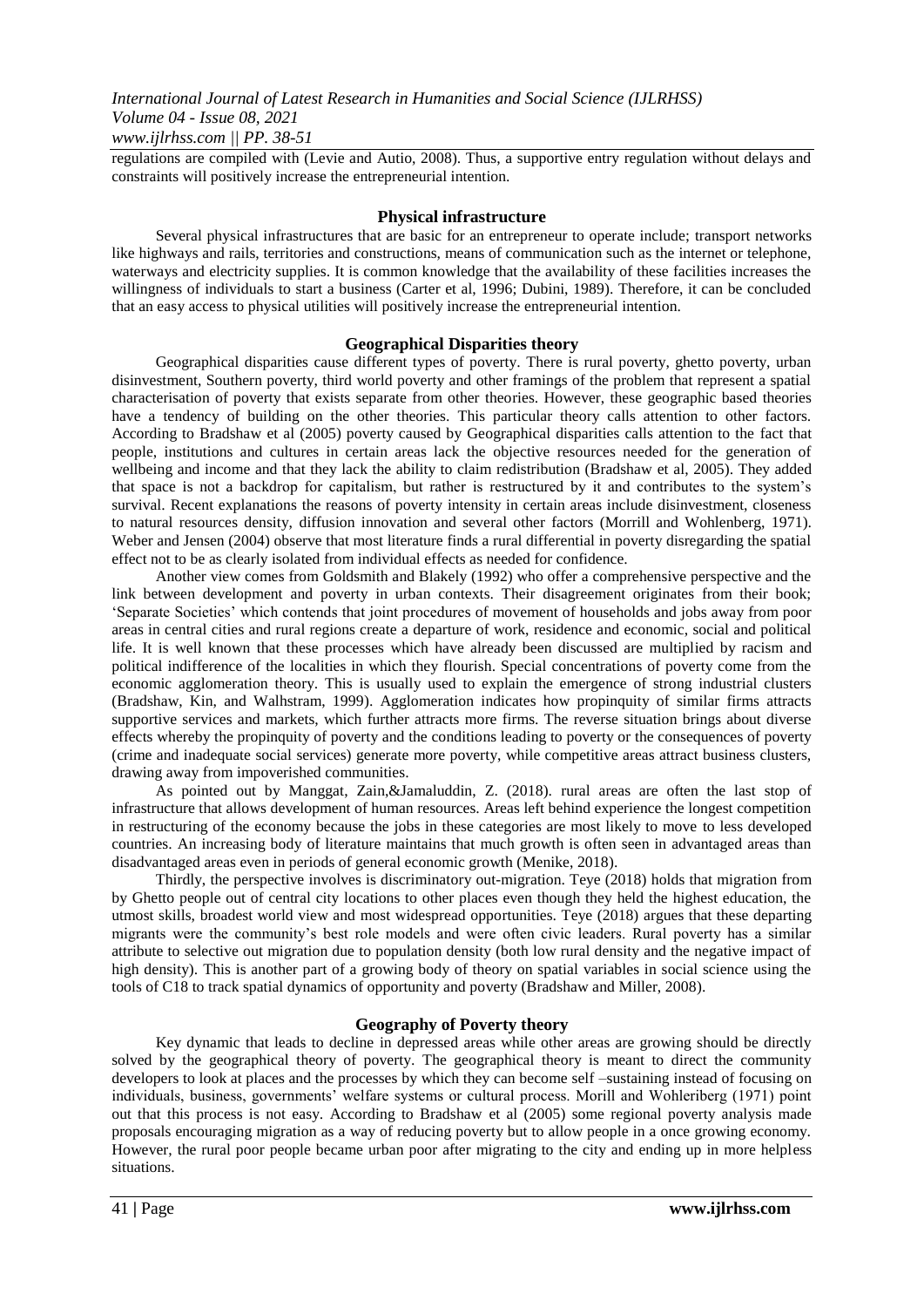This theory aims at overloading the geographical forces by assisting communities with development programs, redress the situation, helping the communities to progress and identify their assets. Stronger geographical areas can be built through a variety of ways. Blakely (1992) pointed out the need to improve local industry competitiveness through cluster development while Bradshaw (2001) encourages building creative communities. There is need for the establishment of enterprise zones, redevelopment and other tax based incentive programs for economic development and private investments. Inclusionary zoning, affordable housing and similar programs that place conditions on development also boost poverty alleviation. Other innovations in this regard include downtown revitalization and civic improvements that increase amenities and make areas more attractive, with the intention of stimulating employment and tax revenues. Infrastructure investments including interstate highways, parks, water, waste disposal, schools and other public facilities can be put in place. This theory suggests national and regional investment that shifts funds from one area to another. The community development approach through the vision of community, planning and especially community investment is key to efforts to change distressed areas and places where rampant poverty exists. The possibility is certain because community developers understand the community. Their efforts often leverage community assets, integrate economic development in an area with housing and other spatially allocated factors and hope that there will be opportunities for residents.

#### **Research methodology**

A pragmatist paradigm was adopted and a cross-sectional questionnaire design of all the ten provinces of Zimbabwe was conducted on a sample size of 384 respondents. A mixed method approach was used to ensure triangulation. A sample size of 39 participants was calculated using Cochran's formula and proportionate stratification. Simple random sampling was used to select shopping centres in suburbs and districts where participants were selected conveniently. Interview participants were chosen purposively. A total of 100 data collectors were employed for this study, 10 for each province. Each data collector was assigned between 4 to 5 shopping centres selected using simple random sampling. In rural areas the first step was for the data collectors to introduce themselves to village heads indicating their intention to collect data. The data collectors then chose one participant at each shopping centre conveniently to whom they also introduced themselves and established good rapport. In urban areas the data collectors obtained a letter from the police allowing them to collect data on the condition that they were to observe strict Covid-19 regulations such as wearing of face masks, social distancing and use of sanitizers. The data collectors then sought informed consent from the targeted participants by first explaining the purpose of the study and how it would benefit the respondents' communities and the respondents themselves. The data collectors assured anonymity and confidentiality to the respondents by explaining how the collected information will be stored and used and distributed questionnaires to individuals who agreed to participate in the study. All data collectors reported that data collection was smooth which is reflected in the number of completed and returned questionnaires. After the questionnaires were collected, they were put in an envelope and sealed and put in a safe for 28 days to make sure there were no Covid-19 viruses still surviving if any during coding and data capture.

## **Presentation and Analysis of Data**

| <b>Response Rate</b>       |                                               |                                            |                      |
|----------------------------|-----------------------------------------------|--------------------------------------------|----------------------|
| Province                   | of<br>Number<br>questionnaires<br>distributed | of<br>Number<br>returned<br>questionnaires | <b>Response Rate</b> |
| <b>Mashonaland East</b>    | 45                                            | 45                                         | 100%                 |
| <b>Mashonaland West</b>    | 45                                            | 45                                         | 100%                 |
| Matabeleland North         | 45                                            | 45                                         | 100%                 |
| Bulawayo Metropolitan      | 45                                            | 45                                         | 100%                 |
| Harare Metropolitan        | 45                                            | 45                                         | 100%                 |
| Manicaland                 | 45                                            | 41                                         | 91.1%                |
| Masvingo                   | 45                                            | 45                                         | 100%                 |
| <b>Mashonaland Central</b> | 45                                            | 39                                         | 86.7%                |
| Midlands                   | 45                                            | 39                                         | 86.7%                |
| Matabeleland South         | 45                                            | 44                                         | 97.8%                |
| Total                      | 450                                           | 433                                        | 96.2%                |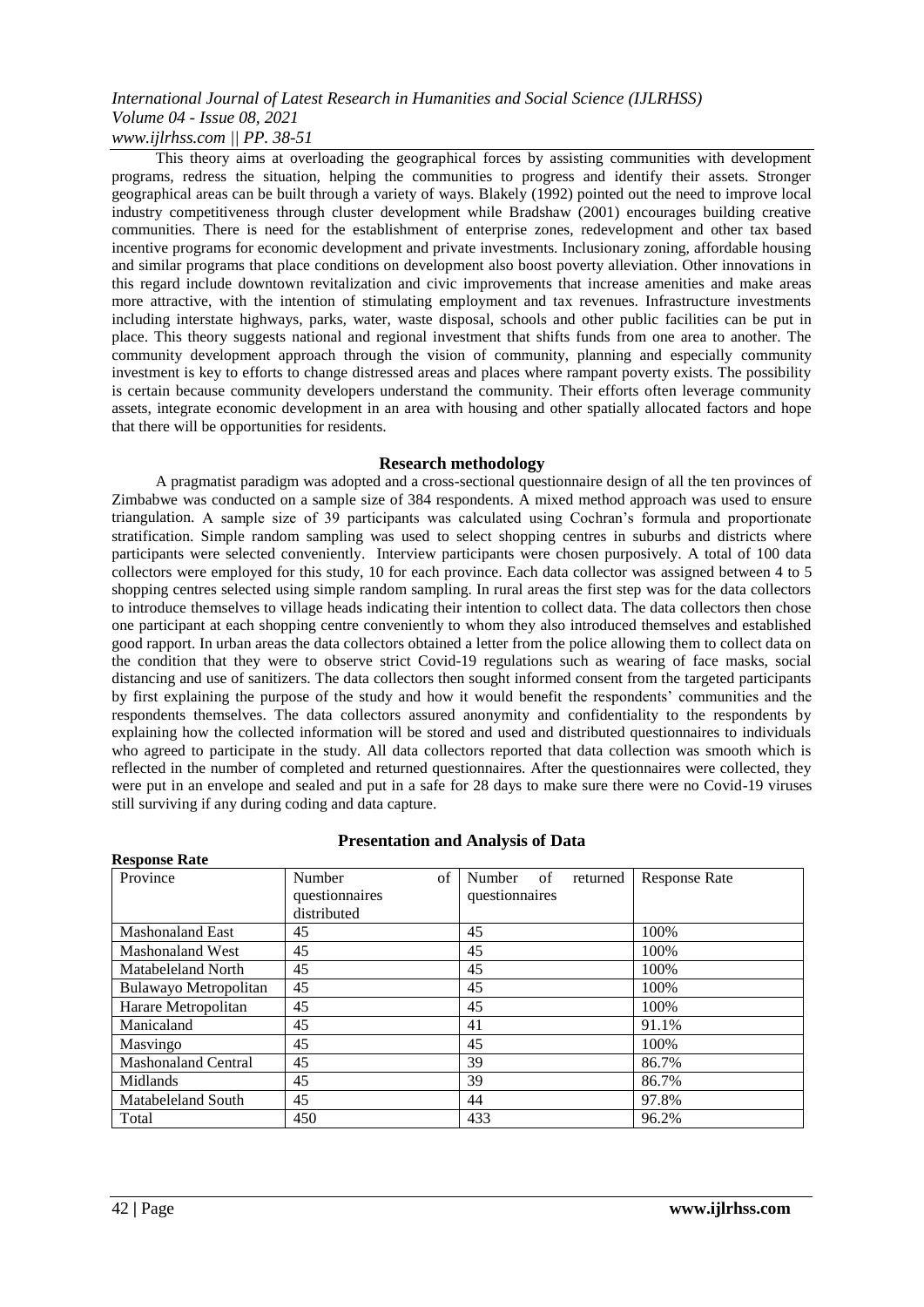The table above shows that there was a 100% response rate in Mashonaland East, Mashonaland West, Matabeleland North, Bulawayo Metropolitan, Harare Metropolitan and Masvingo provinces. The response rate in Manicaland was 91.1%, Mashonaland Central 86.7%, Midlands 86.7% and Matabeleland South 97.8%. The overall response rate was 96.2%. The response rates were very high due to the fact that the researcher engaged a trained data collection team in each province who established good rapport with the research participants before handing out the questionnaires. According Kraemer (1992) the response rate above 50% for a survey is considered good. The high response rate in this study enhanced the validity and reliability of the research findings.

#### **Nationwide Respondents' Characteristics**

| $\sim$<br>render | Male   | 180                           | 4<br>- 1. J |
|------------------|--------|-------------------------------|-------------|
|                  | ≁emale | $\sim$ $\sim$ $\sim$<br>ر ر_ر | FΟ<br>-20.4 |

The results in the table above show that 41.6% of the respondents were male and 58.4% of the respondents were female. Effort was made to get responses from both males and females to get balanced information in the process increasing the validity of the findings. But it can also be inferred from the results that more women seem to be involved in social entrepreneurial activities than their male counterparts. Amin (2010) concurred with these results when pointing out that anecdotal evidence existed that showed that women entrepreneurs and workers constitute a much higher proportion in the informal sector. This is also an expected result when taken from an African point of view where the burden of fending for the family falls on the shoulders of women. Women are generally said to exhibit more modest business growth ambitions than men but they also bear an unfair share of domestic workload constraining their intended growth thresholds.

| Age |          |     |      |  |
|-----|----------|-----|------|--|
| Age | below 20 |     | 13.2 |  |
|     | 21 to 30 | 121 | 27.9 |  |
|     | 31 to 40 | 130 | 30.0 |  |
|     | 41 to 50 | 83  | 19.2 |  |
|     | Above 50 | 42  | 9.7  |  |

The results show 13.2% of the respondents were below 20 years of age, 27.9% from 21 to 30, 30% from 31 to 40, 19.2% from 41 to 50 and 9.7% above 50 years. All age groups were represented giving a balanced view. It is also interesting to note that social enterprises are distributed across all age groups. There is however a growing trend of young people in particular that facilitate their passion for social change into new enterprises. There are more social entrepreneurs in the 18-34 age group than commercial entrepreneurs in every global region except in Latin America indicating high contribution of millennial generation to socio-economic transformation (Bosma, Schott, Terjesen and Kew, 2016).

#### **Marital Status**

| <b>Marital Status</b> | Single   | 159.         | 36.7      |
|-----------------------|----------|--------------|-----------|
|                       | Married  | 206          | 47.6      |
|                       | Divorced | 34           | 70<br>. . |
|                       | Widowed  | $\sim$<br>эJ | ⇁<br>'.ხ  |

The composition of respondents by marital status was 36.7% single, 47.6% married, 7.9% divorced and 7.6% widowed. This enabled the researcher to collect information from a diverse group of individuals increasing the validity and reliability of the findings. In the entrepreneurship literature several scholars have affirmed that support from a spouse/companion is a key factor for success. Spousal support in entrepreneurship can be instrumental, informational and emotional in nature (Parasuraman et al, 1996; Brockhaus, 1980). Hence one could posit that entrepreneurs with spouses may be more optimistic about their chances of success, and subsequently have a stronger desire to grow their firm.

However, while having a spouse can be seen as beneficial for the nascent entrepreneur, it may also be a source of problems, particularly for women. According to social role theory (Eagly, 1987), the behaviour of men and women is governed by the stereotypes of their social roles.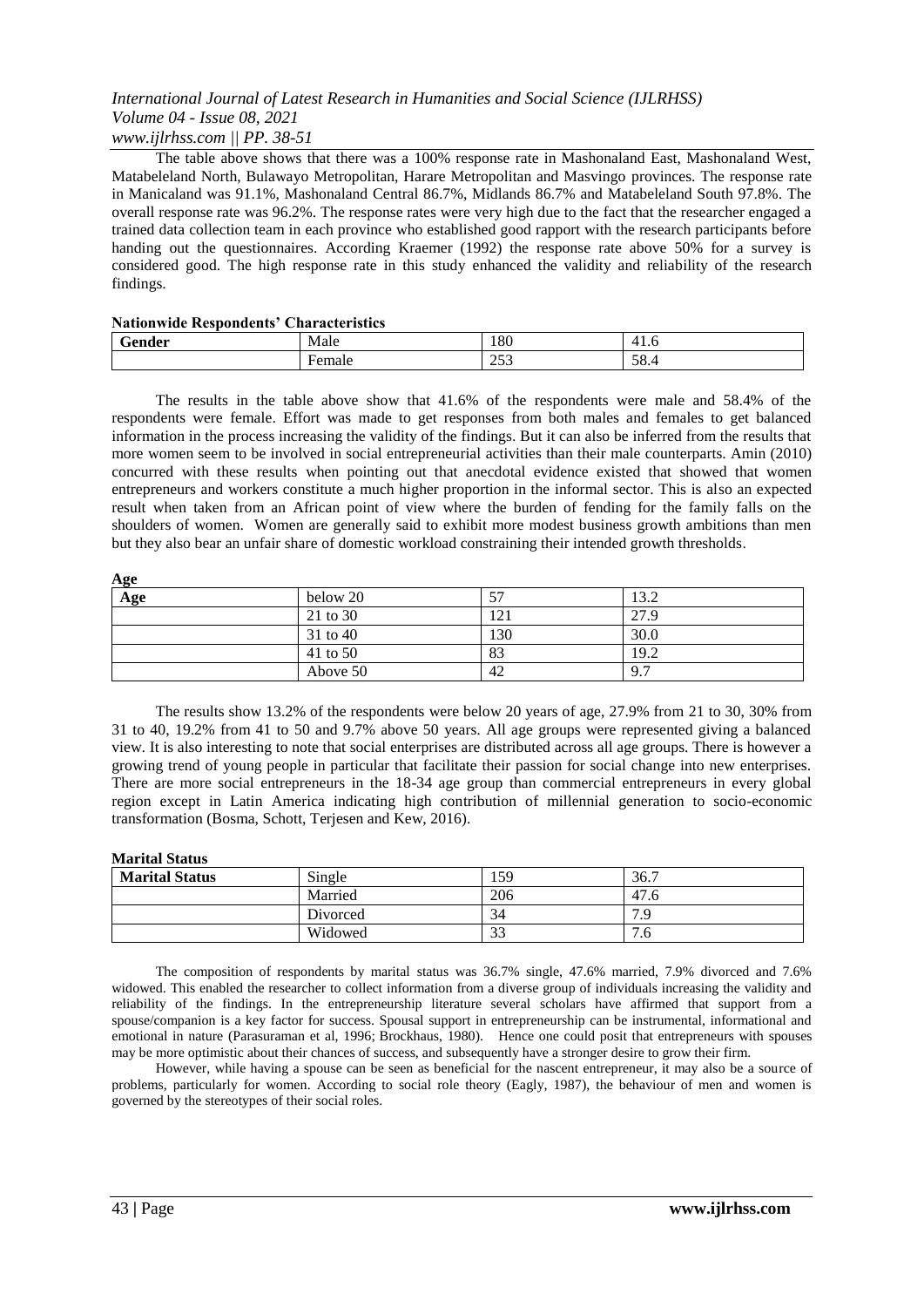| <b>Number of Children</b> |              |     |                 |
|---------------------------|--------------|-----|-----------------|
| <b>Number of Children</b> | $0$ to $1$   | 180 | 41.6            |
|                           | 1 to 5       | າາາ | 52.4            |
|                           | 6 to 10      | ر ے |                 |
|                           | 10 and above |     | $\cdot$ $\cdot$ |

Regarding the distribution of respondents according to the number of children they have the results are as follows: 0 to 1 child 41.6%, 1 to 5 children 52.4%, 6 to 10 children 5.3% and above 10 children 0.7%. The results show that the majority of respondents 59.4% had responsibilities to provide and prepare a better life for their children.For entrepreneurs, being a parent may impact growth intentions in different ways. It could be argued that becoming a parent would increase an entrepreneur's perception of the minimum acceptable financial rewards that a new venture should yield and thus increase their growth intentions (Davis and Shaver, 2012). It can be argued that this is particularly the case when it comes to single parents, as there is only one income in the household to rely on (one breadwinner). On the other hand, parental demands (referring to the extent of responsibility for child care and housework) have important implications for the time available to devote to business and the work role for entrepreneurs (Parasuraman et al, 1996). Previous research has found that entrepreneurs with dependent children have lower career/achievement motivations and higher personal life motivations (DeMartino et al, 2006). Higher personal life motivations i.e. looking for more flexibility and a better work life balance) may imply lower growth intentions. When dependent children are included in the analysis, the differences between men and women entrepreneurs increase (DeMartino and Barbato, 2003; 2002). The balance between family responsibilities and work is more often considered a challenge by women compared to men (Jennings and McDougald, 2007).

#### **Extended Family**

| __________________                                                  |                                  |             |                               |  |
|---------------------------------------------------------------------|----------------------------------|-------------|-------------------------------|--|
| $^{\bullet}$<br>⇁<br>$\overline{\phantom{a}}$<br>†amily<br>'vtended | $ -$<br>V ac<br>1 C <sub>2</sub> | ∠−⊤∪        | $\overline{\phantom{0}}$<br>◡ |  |
|                                                                     | <b>NO</b>                        | . OF<br>10/ | л<br>.                        |  |

On the question of whether the respondents had extended family 56.8% said yes and 43.2 % said no. In the African culture and tradition taking care of the extended family is very important and something that is expected but increases the burden of responsibilities on the social entrepreneur.

#### **Employment Status**

| <b>Employment Status</b> | Once Employed  | 160            | 27 <sub>1</sub> |
|--------------------------|----------------|----------------|-----------------|
|                          | Never Employed | 95             | 21.9            |
|                          | Retrenched     | 0 <sup>7</sup> | 24.7            |
|                          | Self-employed  |                | 16.4            |
|                          | Retired        |                |                 |

The table above shows that 37% of the respondents were once employed, 21.9% were never yed, 24.7% were retrenched and 16.4% were self-employed. Kolb's Experiential Learning Theory employed, 24.7% were retrenched and 16.4% were self-employed. defines experiential learning as "the process whereby knowledge is created through the transformation of experience" (Kolb, D.A 1984). Everyone has a story and a past. Some stories are worse than others. According to Swindoll (n.d) we cannot change the things which happened in the past, but we can alter some of the portion in the future taking past as standards. Hence our prior experience will assist to shape today. There are three types of pre launched experience most entrepreneurs have behind their successful businesses: first they have worked in the same industry, second, related industry and third, frequent user of the product (Glauser& Holland, 2016). Prior work experience can be defined in numerous ways in general, it is any experience a person gains while working in a specific field or occupation. According to Prospects (2019) past work exposure is important for having a bright career. Furthermore, it entails that there are no worries about whether work is for a short time or longer work exposure it will always aid you in gaining future jobs. Family ties are valuable, but not essential, in establishing transnational ventures. According to Gielnik, Zacher, and Wang, (2018) people over 40 years, having wider prior work experience related to entrepreneurship as compared to younger people stated that prior work experience positively influenced their self-efficacy as well as entrepreneurial expectation. While Fatoki (2014) finds that university students having prior work experience have greater levels of entrepreneurial intention (vs students having no exposure). However, the difference is not statistically significant. According to Liguori, Bendickson, and Mcdowell, (2018) the engrossment in the creation of diverse businesses also offers a chance of having insights of the perils and glitches allied with new firms. Entrepreneurial exposure is a key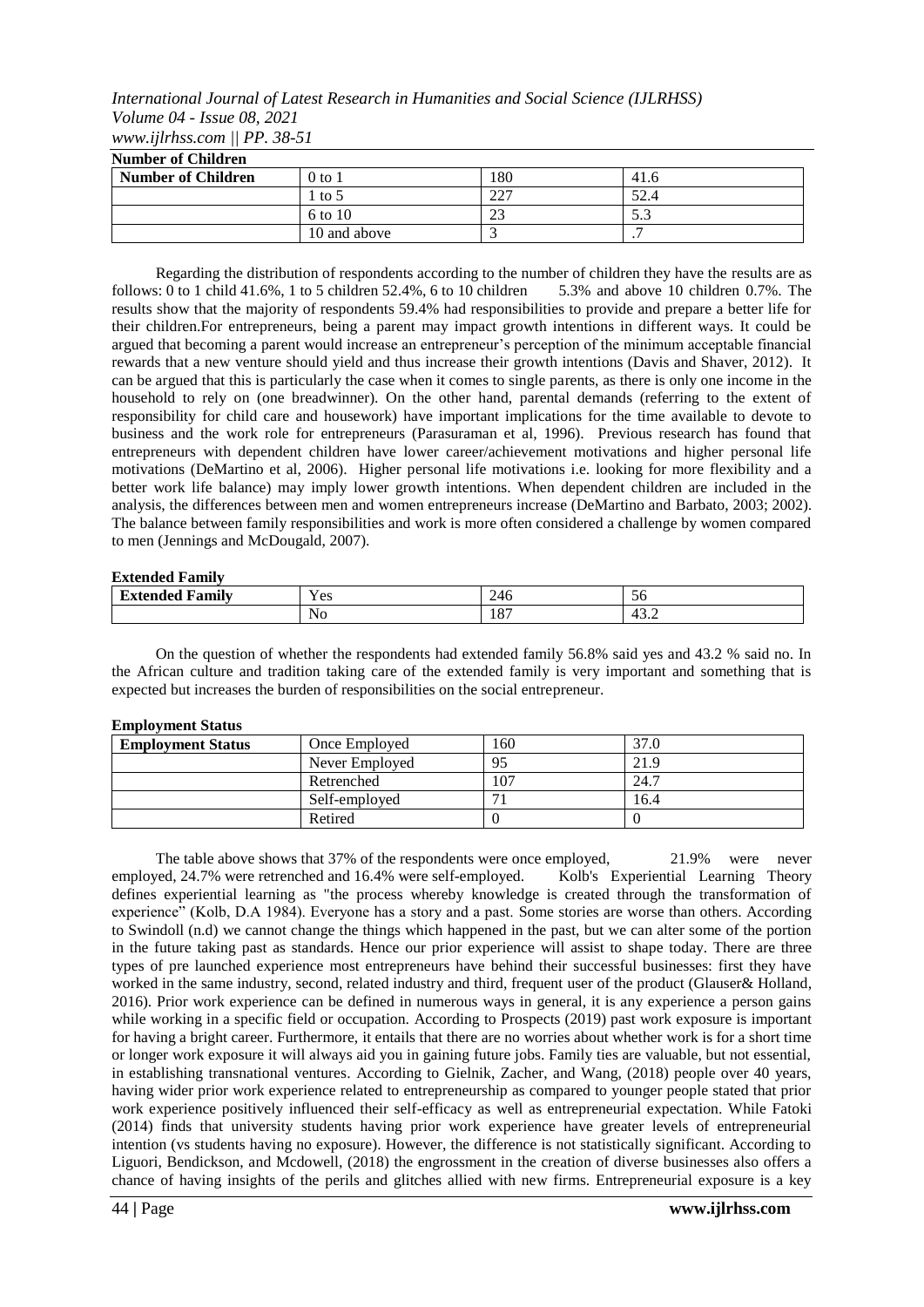element connected with contributions and part of the entrepreneur in new firm establishment. Precisely, insightful prior work knowledge can offer a competitive edge and an indicator to an individual's likelihood of his/her creating a new venture.

#### **Vocational skills**

| <b>Vocational skills</b> | Carpentry                  | 24  | 5.5  |
|--------------------------|----------------------------|-----|------|
|                          | <b>Building</b>            | 36  | 8.3  |
|                          | Motor mechanics            | 31  | 7.2  |
|                          | Food and nutrition         | 43  | 9.9  |
|                          | <b>Fashion and fabrics</b> |     | 16.4 |
|                          | Wood work                  |     | 4.8  |
|                          | Other                      | 207 | 47.8 |

The table above shows that 5.5% of the respondents had carpentry skills, 8.3% building skills, 7.2% motor maintenance and repair skills, 9.9% food and nutrition skills, 16.4% fashion and fabrics skills, 4.8% wood working skills and 47.8% other skills like agriculture and metal fabrication. Results from a study done by Ariani and Ghafournia (2016) reveals that there is significant relationship among the socio–economic characteristics and type of skills acquired by the trainees, there is significant relationship between vocational skills utilization and entrepreneurship development and there is significant relationship between choice of skill and entrepreneurship development. The study also revealed that students kept recognizing entrepreneurship education as one of the key factors which determines one's success in entrepreneurship. The study recommended that; Institutions should now establish entrepreneurship courses as a core course for every academic program that they offer be it a certificate, a diploma or a degree as this would enable most graduates to engage them in self-employment rather than to keep on searching for paid jobs.

#### **Academic qualification**

| <b>Academic qualification</b> | Ordinary level | 152 | 35.1        |
|-------------------------------|----------------|-----|-------------|
|                               | Advanced level | 30  | 6.9         |
|                               | Certificate    | 38  | 8.8         |
|                               | Diploma        | 90  | 20.8        |
|                               | Undergraduate  | 66  | 15.2        |
|                               | Postgraduate   | 53  | 12.2        |
|                               | Primary        |     | $\ddot{\,}$ |

The distribution of respondents by education level was as follows: primary level 0.5%, ordinary level 35.1%, advanced level 6.9%, tertiary certificate 8.8%, diploma 20.8%, undergraduate 15.2%, postgraduate 12.2%. A research carried out by Dragomir and Panzaru (2015) across Europe reveals that there is significant relationship between education and entrepreneurial spirit development. Education increases the interest to become an entrepreneur. Based on these aspects, it turned out that most respondents agreed that their education helped them to better understand the role of entrepreneurs in society. Also, this research suggested that the interest for the status of entrepreneur is stimulated by education.

#### **Results and Discussion**

| <b>Local conditions Reliability Statistics</b> |            |  |
|------------------------------------------------|------------|--|
| Cronbach's Alpha                               | N of Items |  |
| .638                                           | 10         |  |

The table above shows that alpha  $= 0.638$  less than 0.7 which is questionable. However, an analysis of item total statistics table 3.4 above alpha does not change considerably if items are deleted so no items were deleted from the section B of the questionnaire.

#### **Reliability Statistics**

| Cronbach's Alpha | N of Items |
|------------------|------------|
| 771              |            |
|                  |            |

To further elaborate on local conditions infrastructure is isolated for further research.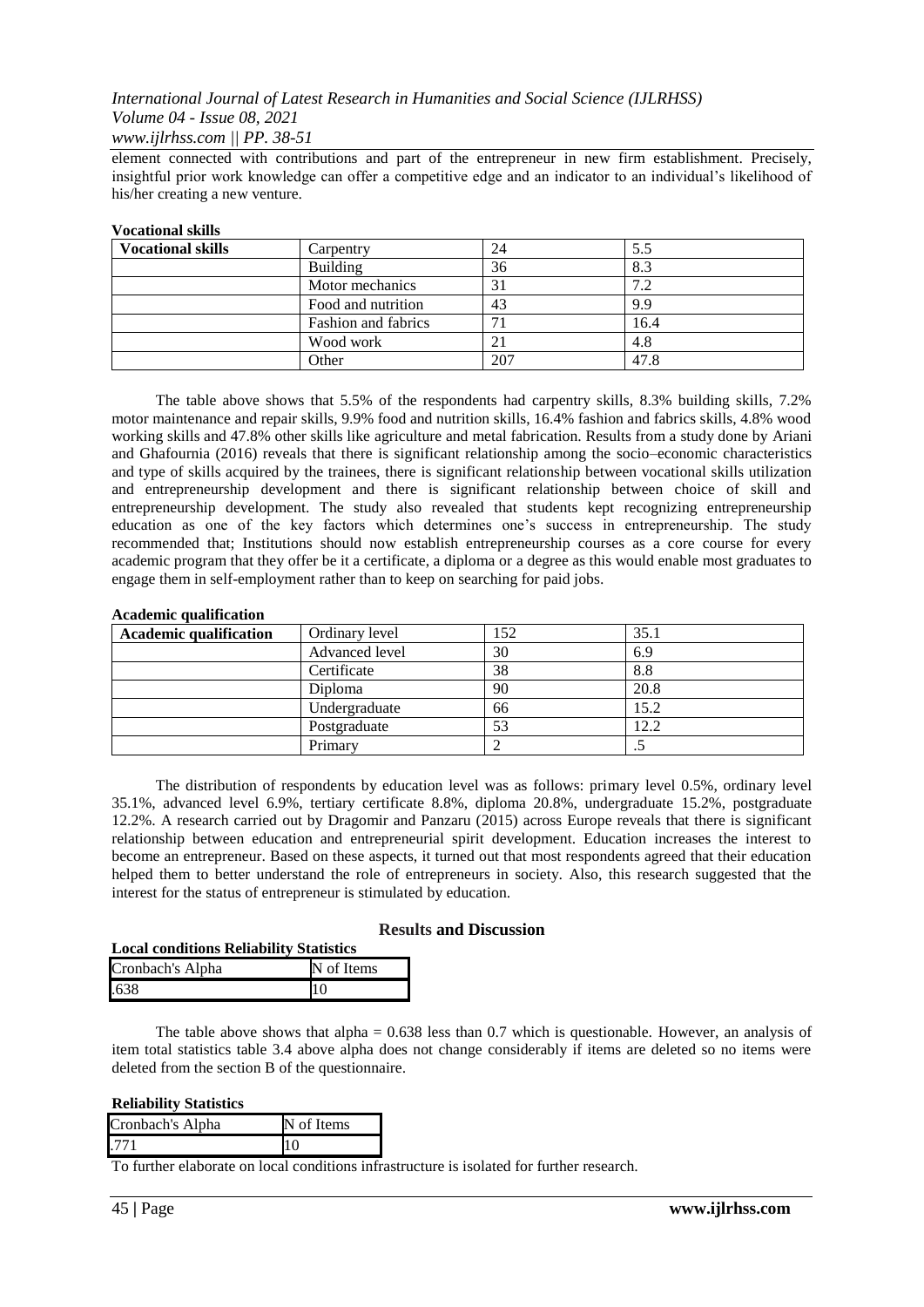Table 3.6 above shows that alpha =  $0.771$  greater than 0.7 indicating acceptable internal consistency or reliability. The items of section D are correlated; hence no items were removed from the questionnaire

## **Effect of local Conditions on Social Entrepreneurship**

This section measures the effect of environmental conditions: accessibility, bureaucracy, proximity to towns, adequate water supply, availability of business opportunities, poverty, unemployment, favourable climatic conditions, operating businesses for supplies and overpopulation on social entrepreneurship in Harare metropolitan province. Table 4.90 gives a summary of the respondents' frequencies from the returned questionnaires. A total of the frequencies is given for each category and the overall % frequency in table 4.90 below.

#### **Effect of local Conditions on Social Entrepreneurship**

| EFFECT OF LOCAL CONDITIONS ON SOCIAL<br><b>ENTREPRENEURSHIP</b> |          |     |     | <b>SA</b>    |      |
|-----------------------------------------------------------------|----------|-----|-----|--------------|------|
| <b>Total Frequencies</b>                                        | $42^{2}$ | 589 | 656 | 962          | 1700 |
| Overall % Frequency                                             | 9.8      |     |     | າາ າ<br>44.L | 39.3 |

The table above shows that about 22% of the respondents strongly agree that environmental conditions have an effect on social entrepreneurship. This involves accessibility, bureaucracy, proximity to towns, adequate water supply, availability of business opportunities, poverty, unemployment, favourable climatic conditions, operating businesses for supplies and overpopulation on social entrepreneurship in Harare metropolitan province. About 39% of the respondents agree, making a total of about 61%. About 10% of the respondents strongly disagreed, about 14% disagreed and about 15% were not sure. Results from all provinces had a general feeling that local conditions have an effect on social entrepreneurship. Nationwide, social entrepreneurs are using the available resources to improve their well-being. Some of environmental conditions are favourable while some are not favourable. Social entrepreneurs come in to solve these societal impediments.

#### **Effect of availability of Infrastructure on Social Entrepreneurship**

This section measures the effect of availability of infrastructure: Transport, electricity, communications, water supply, education facilities, training and development, market places and health facilities on social entrepreneurship in Harare metropolitan province. Table 4.92 gives a summary of the respondents' frequencies from the returned questionnaires. A total of the frequencies is given for each category and the overall % frequency in table 4.92 below.

## Effect of availability of Infrastructure on Social Entrepreneurship

| <b>EFFECT OF AVAILABILITY OF INFRASTRUCTURE ON</b><br><b>SOCIAL ENTREPRENEURSHIP</b> |     |      | U   | <b>SA</b> | A    |
|--------------------------------------------------------------------------------------|-----|------|-----|-----------|------|
| <b>Total Frequencies</b>                                                             | 756 | 775  | 698 | 760       | 1341 |
| Overall % Frequency                                                                  |     | 17 Q | 16. | 17.       |      |

The table shows that about 31% of the respondents agree that availability of infrastructure has an effect on social e4ntrepreneurship. Such infrastructure includes facilities and services encouraging new ventures and growth for business, purposeful infrastructure for business, adequate communication, energy, water supply and health infrastructure including training and development support. About 17% of the respondents agreed, making a total of about 48% in agreement. About 18% strongly disagreed, about 18% disagreed and about 16% were not sure. Nationally, infrastructure is poor making it difficult to cope in social entrepreneurial activities that will lift the nation from abject poverty. It is through the use of infrastructure that will enable people to impact the nation in almost every sector. Commonly, energy supply, water supply, transport systems, purposeful buildings that enable market activities, communication systems, and health and education facilities are not readily available for everyone in the country. However, it is evident that only 47.6% is considering the value of infrastructure in social entrepreneurship.

H1: The prevalence of Social Entrepreneurship is significantly associated with local environmental conditions.

The Chi-square test was used to test this hypothesis, see table below.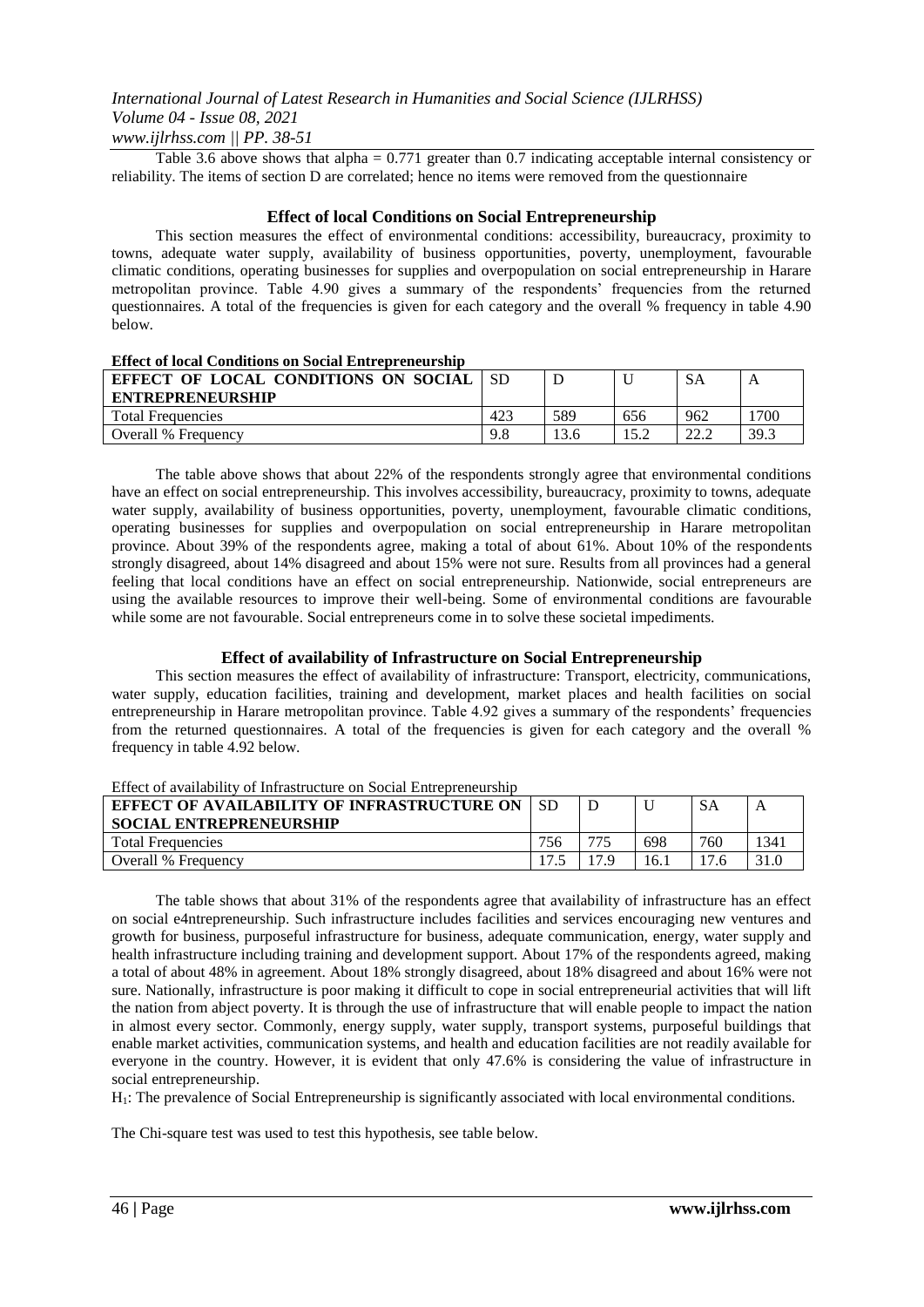**Local conditions \* SE\_prevalence** *Chi-Square Tests*

| Chi-Suuure Tesis                    |                  |    |                                      |        |                             |
|-------------------------------------|------------------|----|--------------------------------------|--------|-----------------------------|
|                                     | Value            | df | Asymp. Sig. (2- Exact Sig.<br>sided) | sided) | $(2 - Exact Sig)$<br>sided) |
| Pearson Chi-Square                  | $35.133^{\rm a}$ |    | .000                                 |        |                             |
| Continuity Correction <sup>b</sup>  | 33.847           |    | .000                                 |        |                             |
| Likelihood Ratio                    | 38.592           |    | .000                                 |        |                             |
| <b>Fisher's Exact Test</b>          |                  |    |                                      | .000   | .000                        |
| Linear-by-Linear Association 35.052 |                  |    | .000                                 |        |                             |
| N of Valid Cases                    | 433              |    |                                      |        |                             |

a. 0 cells (0.0%) have expected count less than 5. The minimum expected count is 46.07.

b. Computed only for a 2x2 table

The table shows a Chi-square value of 35.133 and p-value 0.000.

*Correlation analysis*

|                      |                      | Value        | Asymp. Std. Error <sup>a</sup> | $\neg$ D<br>Approx. | Approx. Sig.   |
|----------------------|----------------------|--------------|--------------------------------|---------------------|----------------|
| Interval by Interval | Pearson's R          | .367         | .041                           | 8.197               | $.000^{\circ}$ |
| Ordinal by Ordinal   | Spearman Correlation | <b>1.353</b> | .042                           | 7.834               | $.000^{\circ}$ |
| N of Valid Cases     |                      | 433          |                                |                     |                |

The table 5.4 above is a confirmatory test. Spearman's correlation coefficient is 0.353 and the p-value is 0.000. There weak positive correlation.

*Cramer's V*

|                    |            | Value | Approx. Sig. |
|--------------------|------------|-------|--------------|
| Nominal by Nominal | Phi        | .493  | .000         |
|                    | Cramer's V | .247  | .000         |
| N of Valid Cases   |            | 433   |              |

A look at Cramer's V also shows that there is weak association between the prevalence of social entrepreneurship and local environmental conditions. The decision criteria in table below were used.

#### *Decision criteria Cramer's V*

| Cramer's V Value | <b>Decision</b>         |
|------------------|-------------------------|
|                  | No association          |
| $0.1 - 0.3$      | Very weak association   |
| $0.31 - 0.4$     | Weak association        |
| $0.41 - 0.69$    | Moderate association    |
| $0.7 - 0.89$     | Strong association      |
| $0.9 - 1$        | Very strong association |

We conclude that there is association between local conditions and the prevalence of social entrepreneurship, although this association is weak.

H2: The prevalence of Social Entrepreneurship is significantly associated with the availability of infrastructure. **Infrastructure \* SE\_prevalence**

*Chi-Square Tests*

|                                     | Value            | df | sided) | Asymp. Sig. (2- Exact Sig. (2- Exact Sig.<br>sided) | sided) |
|-------------------------------------|------------------|----|--------|-----------------------------------------------------|--------|
| Pearson Chi-Square                  | $76.613^{\rm a}$ |    | .000   |                                                     |        |
| Continuity Correction <sup>b</sup>  | 74.853           |    | .000   |                                                     |        |
| Likelihood Ratio                    | 79.504           |    | .000   |                                                     |        |
| <b>Fisher's Exact Test</b>          |                  |    |        | .000                                                | .000   |
| Linear-by-Linear Association 76.436 |                  |    | .000   |                                                     |        |
| N of Valid Cases                    | 433              |    |        |                                                     |        |

a. 0 cells (0.0%) have expected count less than 5. The minimum expected count is 71.71.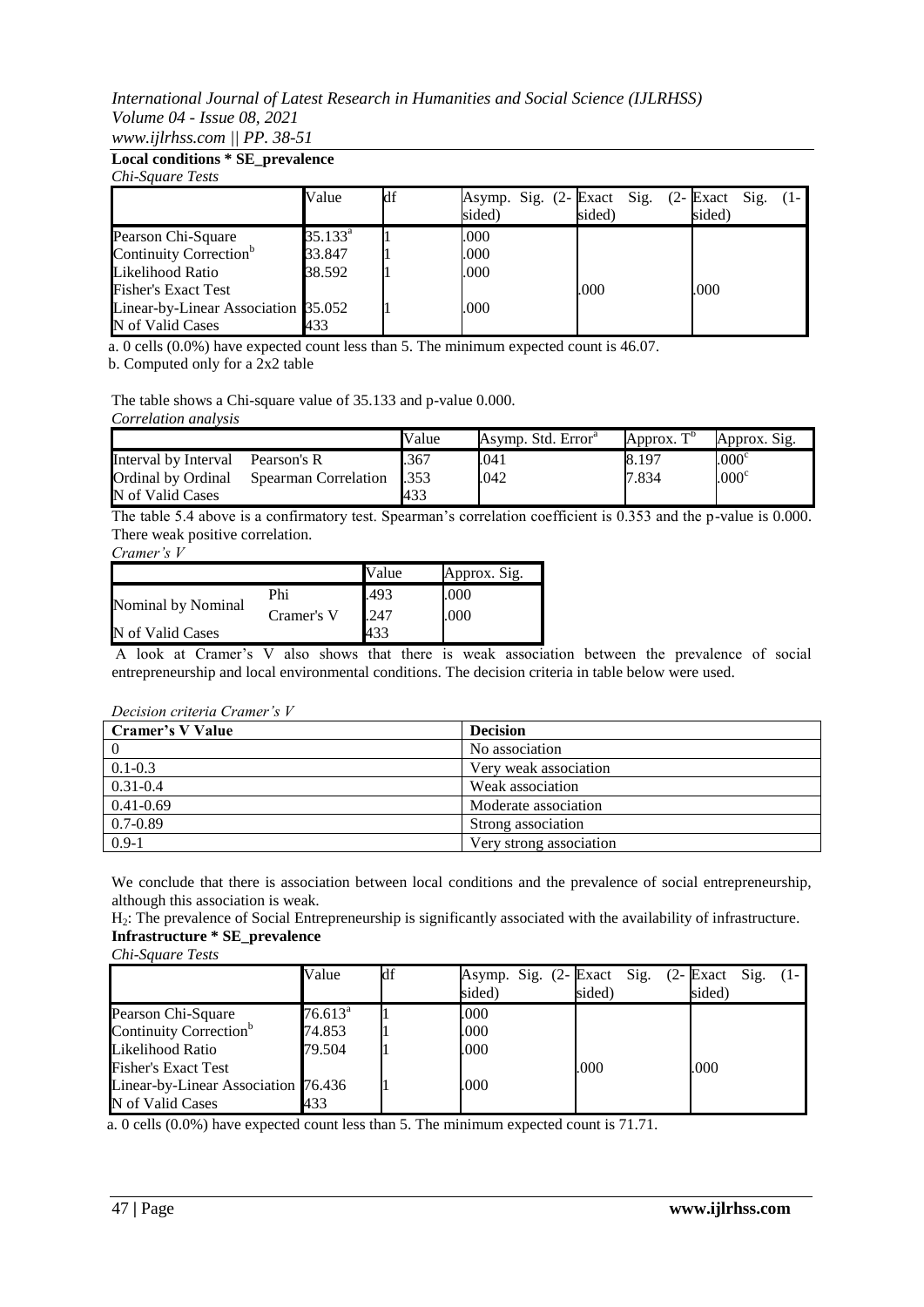The table shows a Chi-square value of 76.613 and p-value 0.000.

*Correlation tests*

|                                            |                                     | Value        | Asymp.<br>Error <sup>a</sup> | Std. Approx. $T^b$ | Approx. Sig.                           |
|--------------------------------------------|-------------------------------------|--------------|------------------------------|--------------------|----------------------------------------|
| Interval by Interval<br>Ordinal by Ordinal | Pearson's R<br>Spearman Correlation | .569<br>.522 | .034<br>.038                 | 14.373<br>12.695   | .000 <sup>c</sup><br>.000 <sup>c</sup> |
| N of Valid Cases                           |                                     | 433          |                              |                    |                                        |

a. Not assuming the null hypothesis.

b. Using the asymptotic standard error assuming the null hypothesis.

c. Based on normal approximation.

The results of table…show that Spearman's correlation coefficient is 0.522 and a p-value 0.000 indicating moderate association between the availability of supporting infrastructure and the prevalence of social entrepreneurship.

*Cramer's V*

|                    |            | Value | Approx. Sig. |
|--------------------|------------|-------|--------------|
| Nominal by Nominal | Phi        | .904  | .000         |
|                    | Cramer's V | .452  | .000         |
| N of Valid Cases   |            | 433   |              |

a. Not assuming the null hypothesis.

b. Using the asymptotic standard error assuming the null hypothesis.

Table above shows that Cramar's  $V = 0.452$  and p value = 0.000 indicating moderate association between the availability of supporting infrastructure and the prevalence of social entrepreneurship.

#### **Conclusion**

The study concludes that there is association between social local conditions, infrastructure and social entrepreneurship. Local conditions and infrastructure are the pillars of innovations in a nation and enable social entrepreneurship to take place. Geographical disparities can either hinder or enable progress of social enterprises, thus, improves and promotes wellbeing in different societal setups. Functional infrastructure is usable by entrepreneurs to carry out their entrepreneurial activities to a larger extent and by so doing promotes social entrepreneurship resulting in poverty reduction. While there is a positive relationship between local conditions, infrastructure and the prevalence of social entrepreneurship, the relationship is weak. Most people in Zimbabwe indicated a greater appreciation of appreciation on local conditions and infrastructure. These concepts are significant in social entrepreneurial activities. In most responses, almost three quarters valued the criticality of local conditions and infrastructure as inevitable for successful social entrepreneurship and poverty alleviation. Some of the responses indicated that some local conditions lack objective resources for successful social entrepreneurship. In this regard, local conditions and infrastructure are critical hence the need to be given great preference as critical aspects to influence social entrepreneurship.

#### **Recommendations and policy implementation**

The results of this study showed a weak relationship between local conditions and the prevalence of social entrepreneurship and a moderate association between infrastructure and the prevalence of social entrepreneurship. However, in Zimbabwe disparities in local conditions is a hindrance to the success of entrepreneurial activities, while existing infrastructure has negative effects on entrepreneurs who are passionate to change and improve their wellbeing. As indicated in the discussion above, local conditions and infrastructure are critical to social entrepreneurship, which can be tapped and exploited to create social ventures. This should inform various institutions, stakeholders, government, NGOs and other sectors that the general populace of Zimbabwe needs objective resources in order to realise and value their God given local conditions to boost the various entrepreneurial endeavours. Policy implementers also need to evaluate their intervention strategies in a bid to rigorously put to use their local conditions and improve the existing or invent modern and improved technological infrastructure to suit the social ventures that will change peoples' lives by pulling them out of poverty.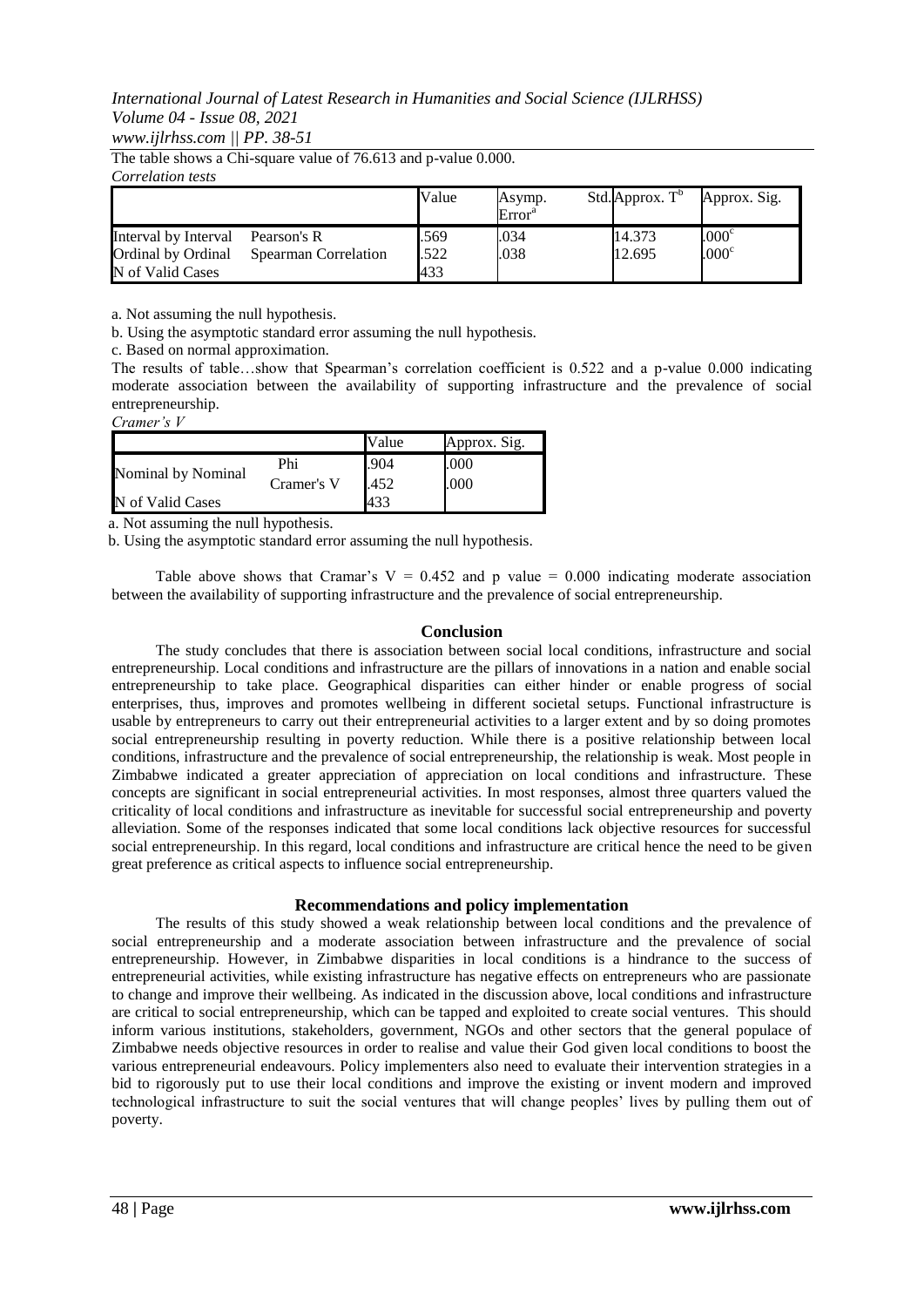#### **References**

- [1]. Ajzen I. (1985). From Intentions to Actions: A Theory of Planned Behavior. In: Kuhl, J., Beckmann, J. (eds).*Action Control. SSSP Springer Series in Social Psychology*. Springer, Berlin, Heidelberg. [https://doi.org/10.1007/978-3-642-69746-3\\_2](https://doi.org/10.1007/978-3-642-69746-3_2)
- [2]. Amin, A. (2010). The remainders of race. *Theory, culture and society*, 27 (1): 1-23. [https://doi.org/10.1177/0263276409350361](https://doi.org/10.1177%2F0263276409350361)
- [3]. Ariani, M. G., and Ghafournia, N. (2016). The relationship between socio-economic status, general language learning outcome, and beliefs about language learning. *International Education Studies*, 9 (2): 89-98.
- [4]. Audretsch, D. B. (2007). "Entrepreneurship Capital and Economic Growth," *Oxford Review of Economic Policy*, 23(1), 63-78
- [5]. Bird, B. (1988) Implementing entrepreneurial ideas: the case for intention. *Academy Management Review,* 13: 442-453.
- [6]. Blakely, A. (1992). Blacks in the dutchcolor spectrum: lexicography and racial imagery. *Historian,* 54 (4): 657-668.<https://doi.org.10.1111/j.1540.6563.1992.tb00874.x>
- [7]. Bosma, N. S., Schott, T., Terjesen, S. A., & Kew, P. (2016). *Global Entrepreneurship Monitor 2015 to 2016: Special report on social entrepreneurship.Global Entrepreneurship Research Association,* 2016. Retrieved from www.gemconsortium.org. <https://doi.org/10.2139/ssrn.2786949>
- [8]. Bradshaw, J. (2001). Complexity of staff communication and reported level of understanding skills in adults with intellectual disability. *Journal of Intellectual Disability Research*, 45(3): 233-243.<https://doi.org/10.1046/j.1365-2788.2001.00318.x>
- [9]. Bradshaw, J, Mayhew, E., Jayaweera, H., Joshi, H., & Ward, K. (2005). *Socioeconomic origins of parents and child poverty*. Policy Press.
- [10]. Bradshaw, M. T., & Miller, G. S. (2008). Will Harmonizing Accounting Standards Really Harmonize Accounting? Evidence from Non-U.S. Firms Adopting U.S. GAAP. *Journal of Accounting, Auditing & Finance*, *23*(2), 233– 264. [https://doi.org/10.1177/0148558X0802300206.](https://doi.org/10.1177/0148558X0802300206)
- [11]. Bradshaw, T., King, J., and Wahlstrom, S. "Catching on to Clusters." *Planning*, 1999, 65 (6), 18-22.
- [12]. Brockhaus, R.H. (1980) Risk Taking Propensity of Entrepreneurs. *Academy of Management Journal*, 23, 509-520. [https://doi.org/10.2307/255515.](https://doi.org/10.2307/255515)
- [13]. Carter, N., Gartner, W. and Reynolds, P. (1996) Exploring Start-Up Event Sequences. *Journal of Business Venturing*, 11, 151-166. [http://dx.doi.org/10.1016/0883-9026\(95\)00129-8](http://dx.doi.org/10.1016/0883-9026(95)00129-8)
- [14]. Davis, A. E. & Shaver, K.G. (2012). Understanding gendered variations in business growth intentions across the life course', *Entrepreneurship & Regional Development*, 495-512.
- [15]. Cliff, Jennifer E. (1998). Does one size fit all? Exploring the relationship between attitudes towards growth, gender, and business size, *Journal of Business Venturing*, 13, 523-542.
- [16]. Epperson, M. L., Lee, C. A., & Fremont, D. H. (2012). Subversion of cytokine networks by virally encoded decoy receptors. *Immunological reviews* 250 (1): 199-215. <https://doi.org/10.1111/imr.12009>
- [17]. DeMartino, R., &Barbato, R.(2002). Motivational factors of intending female and male entrepreneurs[.https://scholarworks.rit.edu/other/444.](https://scholarworks.rit.edu/other/444)
- [18]. DeMartino, R. &Barbato, R. (2003). Differences between Women and Men MBA Entrepreneurs: Exploring Family Flexibility and Wealth Creation as Career Motivators. *Journal of Business Venturing*, 18, 815-832. [https://doi.org/10.1016/S0883-9026\(03\)00003-X](https://doi.org/10.1016/S0883-9026(03)00003-X)
- [19]. DeMartino R, B.R. & Jacques. P.(2006).Exploring the career achievement and personal life orientation differences between entrepreneurs and non-entrepreneurs: the impact of sex and dependents, *Journal of Small Business Management*, 44(3): 350-368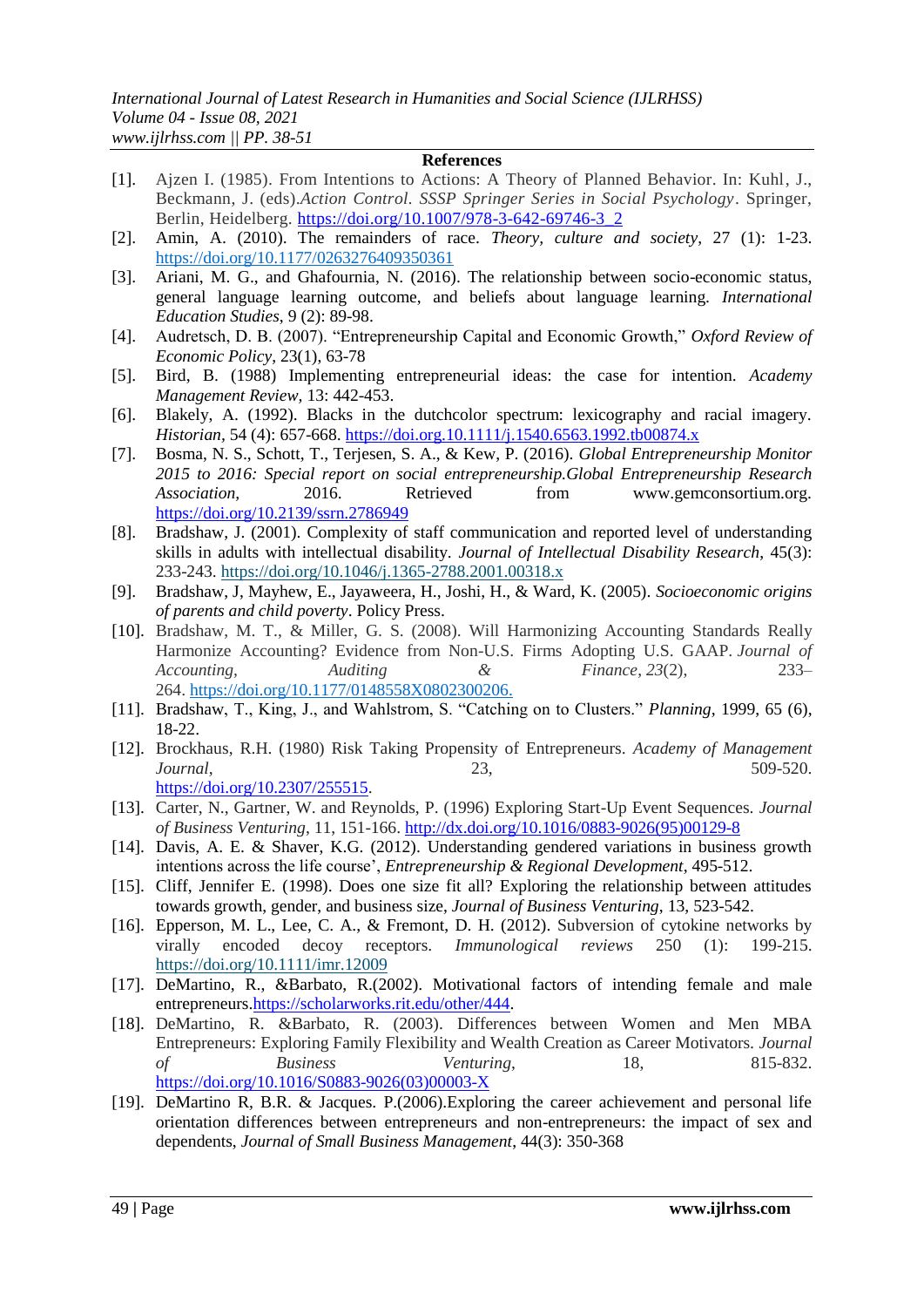# *International Journal of Latest Research in Humanities and Social Science (IJLRHSS) Volume 04 - Issue 08, 2021*

*www.ijlrhss.com || PP. 38-51*

- [20]. Djankov, S. R., La Porta, R., Lopez-de-Silanes, F., & Shleifer, A. (2002). The Regulation of Entry. *Quarterly Journal of Economics,* 117 (1): 1-37. <http://dx.doi.org/10.1162/003355302753399436>
- [21]. Dragomir, C., & Panzaru, S. (2015). The relationship between education and entrepreneurship in EU member states. *Review of General Management*, 22(2): 58–65.
- [22]. Dubini, P. (1989). The influence of motivations and environment on business start-ups: some hints for public policies. *Journal of Business Venturing*, 4 (1): 11-26. [https://doi.org/10.1016/0883-9026\(89\)90031-1.](https://doi.org/10.1016/0883-9026(89)90031-1)
- [23]. Eagly, A.H. (1987). *Sex differences in social behavior: A social role interpretation*. Hillsdale, NJ: Earlbaum
- [24]. Fatoki, O. (2014) The Causes of the Failure of New Small and Medium Enterprises in South Africa. *Mediterranean Journal of Social Science,* 5, 922-927.
- [25]. Gibb, A., & Ritchie, J. (1982). Understanding the Process of Starting Small Businesses. *European Small Business Journal*, *1*(1), 26– 45. <https://doi.org/10.1177/026624268200100102>
- [26]. Gielnik, M.M., Zacher, H., & Wang, M. (2018). Age in the Entrepreneurial Process: The Role of Future Time Perspective and Prior Entrepreneurial Experience. *Journal of Applied Psychology*, 103: 1067-1085. <https://doi.org/10.1037/apl0000322>
- [27]. Glauser, M, & Holland, D. (2016). *The leadership traits shared by successful entrepreneurs. Entrepreneur & innovation Exchange.* EIX.org, July 227 2016. [Https://doi.org/10.17919/X9QC7E.](https://doi.org/10.17919/X9QC7E)
- [28]. Goldsmith, W. W., and Blakely, E. J. (1992). *Separate societies: poverty and inequality in US cities*. EstadosUnidos: Temple University Press. [https://doi.org/10.4067/S0250-](https://doi.org/10.4067/S0250-71611997007000007) [71611997007000007.](https://doi.org/10.4067/S0250-71611997007000007)
- [29]. Isenberg, D. J. (2010) How to start an entrepreneurial revolution, *Harvard Business Review*, 88(6), pp. 41–50.
- [30]. Jennings, J., &McDougald, M. (2007). Work-Family Interface Experiences and Coping Strategies: Implications for Entrepreneurship Research and Practice. *The Academy of Management Review, 32*(3), 747-760. doi:10.2307/20159332
- [31]. Kolb, D. A. (1984). *Experiential Learning: Experience as the Source of Learning and Development.* Englewood Cliffs, NJ: Prentice Hall. <http://academic.regis.edu/ed205/Kolb.pdf>
- [32]. Kraemer, H. C. (1992). *Evaluating Medical Tests*. London: Sage Publications.
- [33]. La Porta, R., Florencio, L., Cristian, P., &Andrei, S. *The Guarantees of Freedom*. NBER Working Paper #8759, 2002.
- [34]. Levie, J., &Autio, E. (2008). A Theoretical Grounding and Test of the GEM Model. *Small Business Economics*, 31(3): 235-263.
- [35]. Liguori, E.W., Bendickson, J.S. & McDowell, W.C. (2018). Revisiting entrepreneurial intentions: a social cognitive career theory approach. *IntEntrepManagJ*,14: 67–78. <https://doi.org/10.1007/s11365-017-0462-7>
- [36]. Manggat, I., Zain, R., &Jamaluddin, Z. (2018). The Impact of Infrastructure Development on Rural Communities: A Literature Review. *International Journal of Academic Research in Business and Social Sciences,* 8(1), 647–658.
- [37]. Menike, H. R. A. (2018). A literature review on population growth and economic development. *International Journal of Humanities Social Sciences and Education*, 5 (5): 67-74. [http://dx.doi.org/10.20431/2349-0381.0505009.](http://dx.doi.org/10.20431/2349-0381.0505009)
- [38]. Morrill, R. L., &Wohlenberg, E. H. (1971). *The Geography of Poverty*. New York: McGraw Hill.
- [39]. Parasuraman, Saroj, Yasmin S. Purohit, and Vernica M. Godshalk, (1996). Work and Family Variables, Entrepreneurial Career Success, and Psychological Well-Being, *Journal of Vocational Behavior*, 48: 275-300.
- [40]. Perotti, P., &Wagenhofer, A. (2014). Earnings quality measures and excess returns. *Journal of Business Finance and Accounting*, 41 (5-6); 545-571.